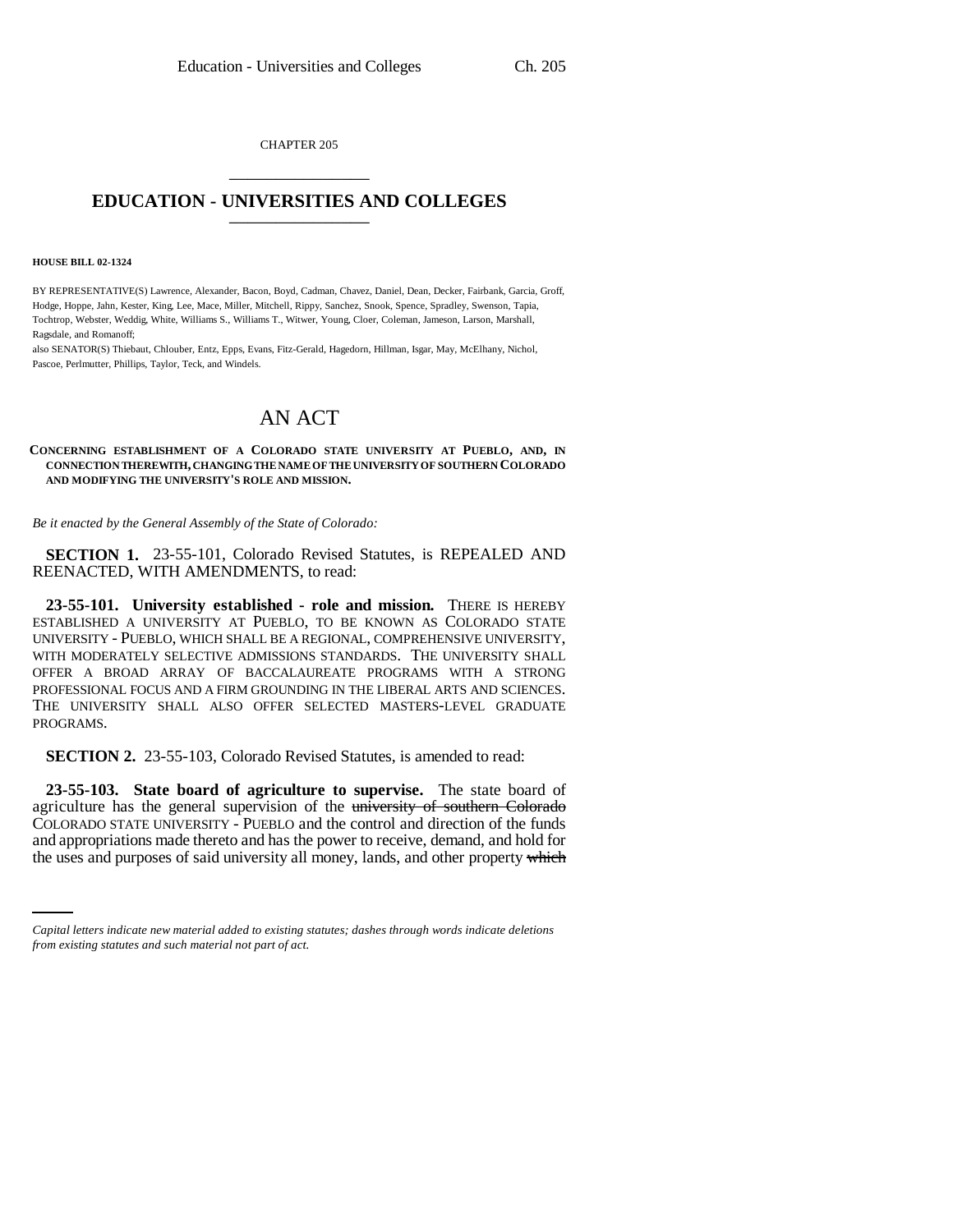THAT may be donated, devised, or conveyed thereto and to apply the same in such manner as shall best serve the objects and interests of the said university.

**SECTION 3.** 23-55-105, Colorado Revised Statutes, is amended to read:

**23-55-105. Effect of name change.** The legal effect of any statute heretofore designating the university of Southern Colorado COLORADO STATE UNIVERSITY -PUEBLO by any other name, or property rights heretofore acquired and obligations heretofore incurred under any other name, shall not be impaired.

**SECTION 4.** 23-55-106 (1) and (3) (a), Colorado Revised Statutes, are amended to read:

**23-55-106. Additional powers of board.** (1) The state board of agriculture also has the power to lease portions of the grounds of the university of southern Colorado COLORADO STATE UNIVERSITY - PUEBLO to private persons and corporations for the construction of dormitory, living, dining, or cottage buildings and to rent, lease, maintain, operate, and purchase such buildings at such university, all in the manner provided by and subject to the limitations contained in sections 23-56-103 to 23-56-109; except that none of such grounds or improvements shall be used in any manner that discriminates against anyone because of race, creed, color, or religion.

(3) In addition to those powers conferred elsewhere in this article, the state board of agriculture has the power to:

(a) Appoint a president of the university of southern Colorado COLORADO STATE UNIVERSITY - PUEBLO who shall hold his OR HER office until removed by the said board or until he OR SHE resigns;

**SECTION 5.** 23-55-107, Colorado Revised Statutes, is amended to read:

**23-55-107. Board of agriculture - powers relating to real property.** The state board of agriculture shall have the powers specified in section 23-30-102 regarding the sale, lease, or exchange of real property, or any interest therein, the ownership of which is vested in the state board of agriculture or the university of southern Colorado COLORADO STATE UNIVERSITY - PUEBLO. The state board of agriculture shall report all proposed sales, leases, or exchanges of such real property adjacent to or titled in university of southern Colorado COLORADO STATE UNIVERSITY - PUEBLO to the Colorado commission on higher education, which will review and approve or disapprove the proposed transaction pursuant to section 23-1-106.

**SECTION 6.** 22-35-103 (1), Colorado Revised Statutes, is amended to read:

**22-35-103. Definitions.** For the purposes of this article:

(1) "Institution of higher education" means the university of southern Colorado COLORADO STATE UNIVERSITY - PUEBLO, Adams state college, Mesa state college, Metropolitan state college of Denver, Fort Lewis college, Western state college of Colorado, all independent area vocational schools, all junior college district colleges, the university of northern Colorado, Colorado school of mines, the university of Colorado at Denver, the university of Colorado at Colorado Springs, the university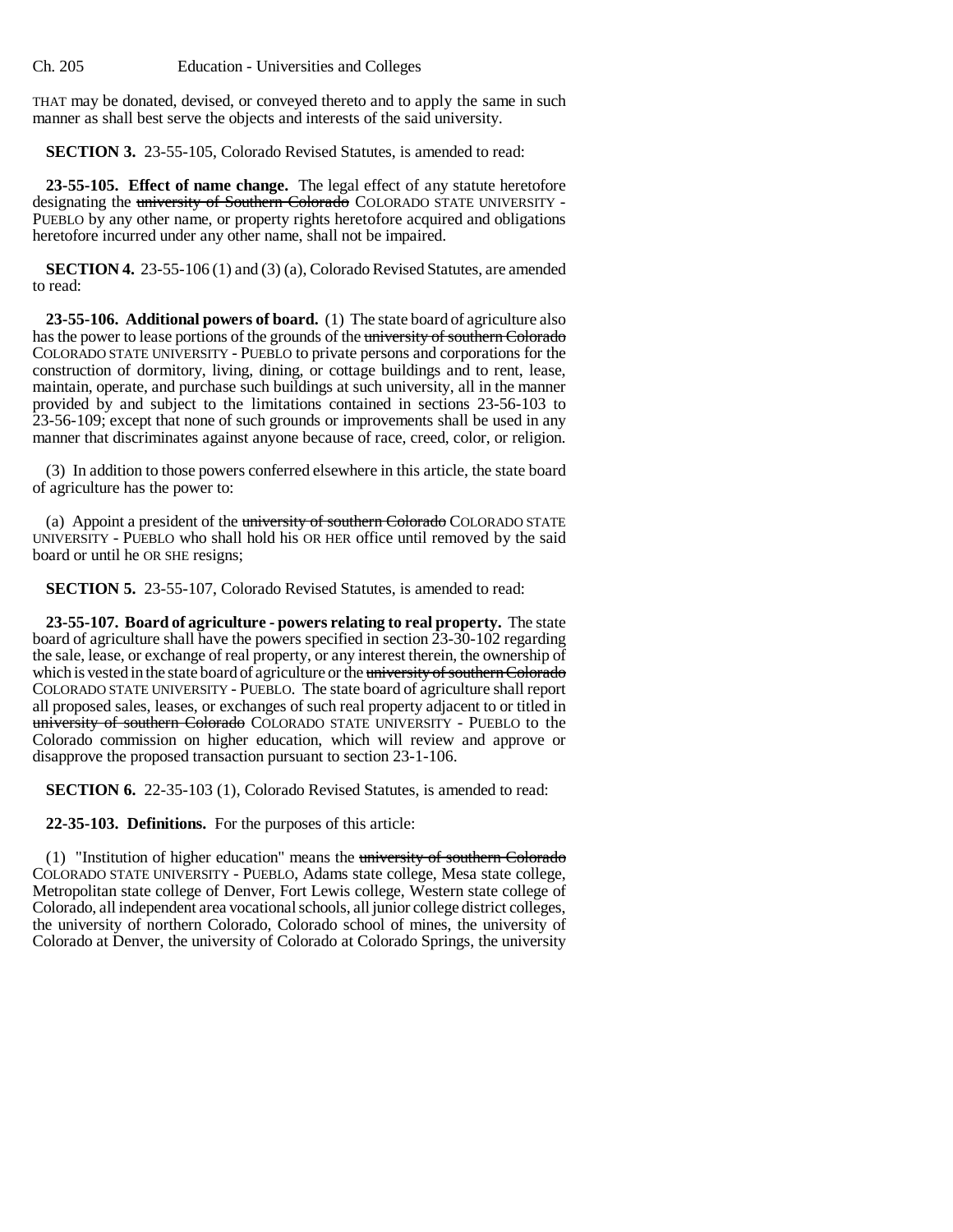of Colorado at Boulder, Colorado state university, all community colleges governed by the state board for community colleges and occupational education, and all nonpublic institutions of higher education.

**SECTION 7.** 23-5-111.4 (3), Colorado Revised Statutes, is amended to read:

**23-5-111.4. Tuition for members of the national guard.** (3) For the purposes of this section, "designated institution of higher education" means the university of southern Colorado COLORADO STATE UNIVERSITY - PUEBLO, Adams state college, Mesa state college, Metropolitan state college of Denver, Fort Lewis college, Western state college of Colorado, all independent area vocational schools, all local district colleges, the university of northern Colorado, the university of Colorado at Boulder, the university of Colorado at Denver, the university of Colorado at Colorado Springs, Colorado state university, the Colorado school of mines, the university of Colorado health sciences center, and all community colleges governed by the state board for community colleges and occupational education. Tuition assistance at the university of Colorado health sciences center shall be based on the amount of in-state tuition for general studies at the university of Colorado at Boulder.

**SECTION 8.** 23-30-101, Colorado Revised Statutes, is amended to read:

**23-30-101. State board of agriculture.** A board is hereby constituted and established which shall be known by the name and title of the state board of agriculture. It shall consist of a total of fifteen members. Six of the offices shall be advisory, without the right to vote. One shall be filled by an elected officer of the student body who is a full-time junior or senior student at Colorado state university, one by an elected officer of the faculty council of Colorado state university having the rank of associate professor or higher, one by an elected officer of the faculty council of Fort Lewis college, one by an elected officer of the student body who is a full-time junior or senior student at Fort Lewis college, one by an elected officer of the student body who is a full-time junior or senior student at the university of southern Colorado COLORADO STATE UNIVERSITY - PUEBLO, and one by an elected officer of the faculty council of the university of southern Colorado COLORADO STATE UNIVERSITY -PUEBLO having the rank of associate professor or higher. The six advisory members shall be elected by their respective governing bodies from their membership. The terms of these advisory offices shall be for one academic year. Commencing with appointments made in 1974 and subsequent years, the remaining nine members, at least two of whom shall have some connection with agriculture, shall be appointed by the governor, with the consent of the senate, for basic terms of four years, although interim appointments may be made for lesser periods so that at least two of the nine terms will expire in each calendar year. No person, elected under this section, shall serve on the board for more than two terms, regardless of the length of the terms; except that a member of the board, whether elected or appointed, may continue to serve until his OR HER successor is elected or appointed and qualified. For the purposes of this section, "full-time student" means the same as it does in the respective institutions.

**SECTION 9. Repeal.** 23-50-101 (1) (e), Colorado Revised Statutes, is repealed as follows:

**23-50-101. Governing board for state colleges.** (1) (e) The trustees of the state